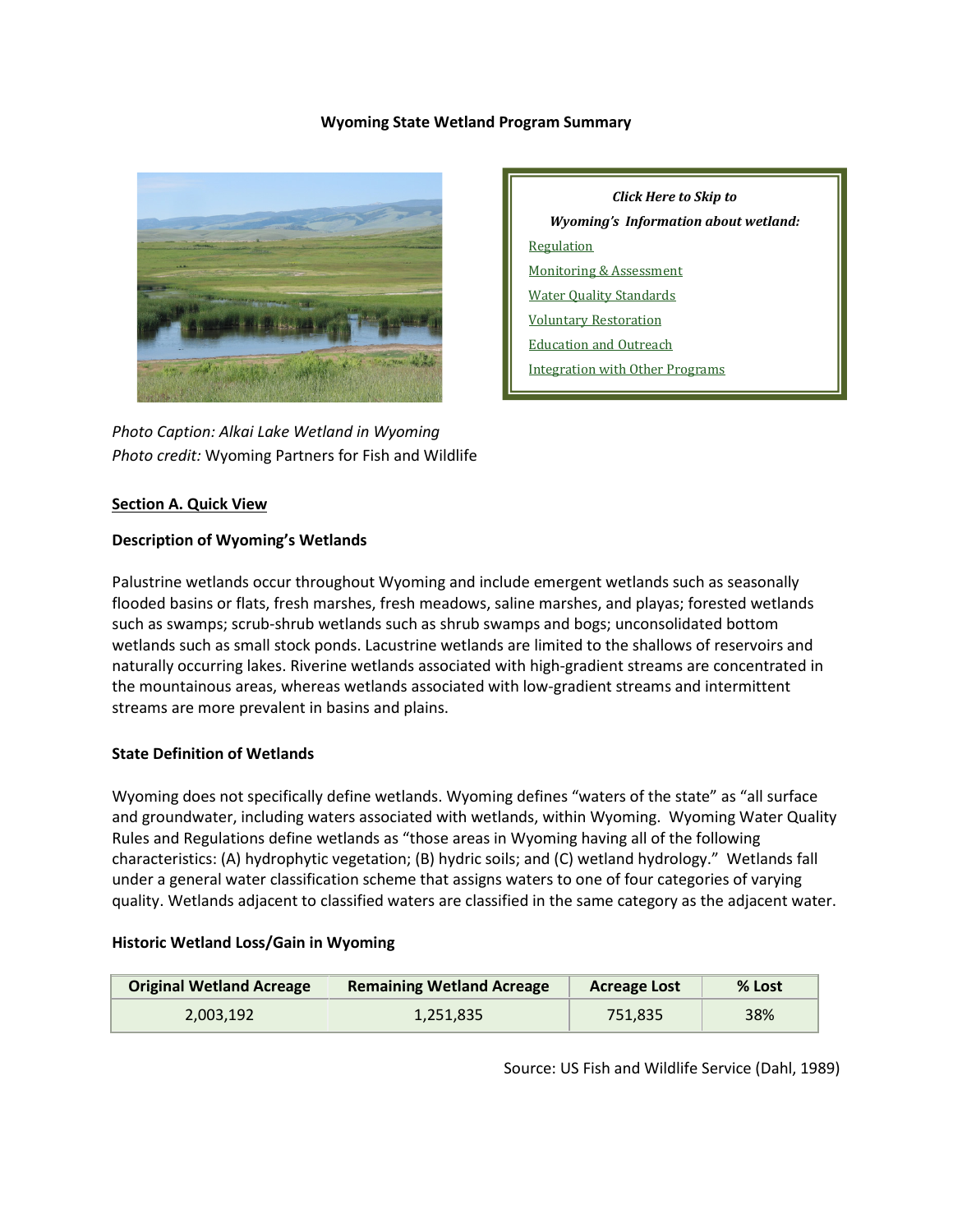### **Wetland Program Plan**

Wyoming does not have a formal EPA-approved state wetland program plan at this time. However, the state does have a *Wyoming Wetland Conservation Strategy* which was submitted to EPA. The strategy document can be found at:

[https://wgfd.wyo.gov/web2011/Departments/Wildlife/pdfs/HABITAT\\_WYWETLANDSCONSERVATION00](https://wgfd.wyo.gov/web2011/Departments/Wildlife/pdfs/HABITAT_WYWETLANDSCONSERVATION0000332.pdf) [00332.pdf.](https://wgfd.wyo.gov/web2011/Departments/Wildlife/pdfs/HABITAT_WYWETLANDSCONSERVATION0000332.pdf) As some elements were missing, it was not formally approved by EPA as a state wetland program plan, but it does continue to guide work on wetlands in the state.

### **Primary State Wetland Web Pages**

Several state agencies, federal agencies, and non-governmental organizations are partners in the Wyoming Bird Habitat Conservation Partnership. Their website directs the public to different activities by partners working on wetland efforts:

<http://iwjv.org/partner-state/wyoming-bird-habitat-conservation-partnership>

## **State Resources for Wetland Work**

|                     | <b>Core Element 1:</b><br><b>Regulation</b> | <b>Core Element 2:</b><br><b>Monitoring &amp;</b><br><b>Assessment</b> | <b>Core Element 3:</b><br><b>Wetland Water</b><br>Quality<br><b>Standards</b> | <b>Core Element 4:</b><br><b>Voluntary</b><br><b>Restoration</b>                                                |
|---------------------|---------------------------------------------|------------------------------------------------------------------------|-------------------------------------------------------------------------------|-----------------------------------------------------------------------------------------------------------------|
| <b>State Agency</b> | <b>DEQ</b>                                  | <b>DEQ</b>                                                             | <b>None</b>                                                                   | Game and Fish                                                                                                   |
| <b>Sources</b>      | Information<br>unavailable                  | Information<br>unavailable                                             | Information<br>unavailable                                                    | Information<br>unavailable                                                                                      |
| <b>Amount</b>       | Information<br>unavailable                  | Information<br>unavailable                                             | Information<br>unavailable                                                    | Information<br>unavailable                                                                                      |
| <b>Staffing</b>     | < 0.5 FTE for 401<br>Certification          | $^{\sim}$ 0.10 FTE for<br>special projects                             | Information<br>unavailable                                                    | No dedicated<br>positions; ~1<br>FTE cumulative<br>across staff<br>related to<br>habitat access<br>and wildlife |
| <b>State Agency</b> |                                             | The Nature<br>Conservancy<br>(Subcontractor of<br>the state)           |                                                                               |                                                                                                                 |
| <b>Sources</b>      |                                             | Grant funds                                                            |                                                                               |                                                                                                                 |
| Amount              |                                             | Information<br>unavailable                                             |                                                                               |                                                                                                                 |
| <b>Staffing</b>     |                                             | 1 FTE for NWCA<br>wetland<br>assessments                               |                                                                               |                                                                                                                 |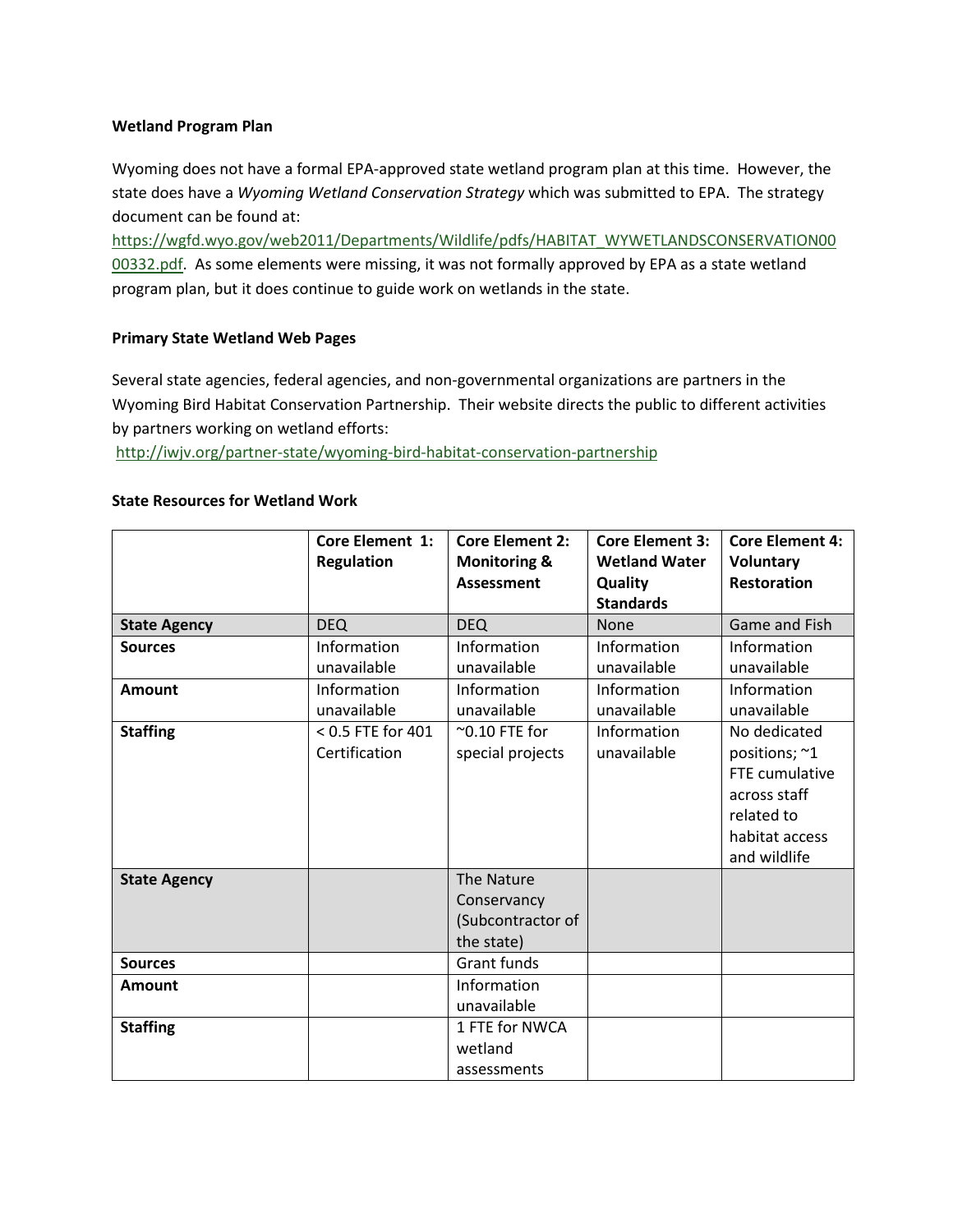**Description:** There is almost no money designated for wetland work at the state level and any funding is ad hoc. Funding sources for wetlands conservation are federal programs. Wyoming Wildlife and Natural Resources Trust (WWNRT) supports work related to wetlands and riparian enhancement. For more information on funded projects, go to:<https://sites.google.com/a/wyo.gov/wwnrt/projects-funded>

### **Wetland Permit Fees**

| Yes/No              | YES         |
|---------------------|-------------|
| Amount              | \$100       |
| <b>State Agency</b> | <b>WDEQ</b> |

#### **Innovative Features and New Programs/Initiatives**

• *Priority Wetland Complexes with Baseline Profiles:* EPA Wetland Program Development Grants have been used to determine nine priority wetland complexes within the state and to perform baseline profiles for those complexes. Baseline wetland inventories and condition assessments are in various stages of completion for the following wetland complexes: Upper Green River basin, Laramie Plains, the Goshen Holes, and the Little Snake/Muddy Creek and Red Desert/Great Divide Areas.

#### **Models and Templates**

The Nature Conservancy has adapted other wetland assessment methods (USA RAM, Colorado Ecological Integrity Assessment, Avian Richness Evaluation Method) for use in Wyoming.

### **No Net Loss/Net Gain Goal**

There is not a no net loss goal in statute, but is the basic premise for the state's wetland bank.

### <span id="page-2-0"></span>**REGULATION**

Wetland protection in Wyoming is primarily provided by under the state's water quality rules and regulations and the Wyoming Wetlands Act (WWA). The Wyoming Department of Environmental Quality (WDEQ) administers both of these programs, with Section 401 certification being the primary form of state-level wetland regulation.

Water Quality Rules and Regulations (Chapter 1, Section 12) also protect wetlands from point and nonpoint sources of pollution, unless mitigation is approved. WQRR (Chapter 2, Section 7) describes the mitigation requirements for disturbing more than one (1) acre of wetlands. These regulations inform conditions for 401 certifications. The Corps does not enforce 401 Certifications.

*Wyoming Wetlands Act.* The Wyoming Wetlands Act is a notification program for draining wetlands over five acres. It applies to any "naturally occurring or man-made wetland, or any series thereof, which has an area comprising five acres or more." The act requires that a party wishing to drain a wetland submit the appropriate paperwork to WDEQ. There is no application or approval process. The act also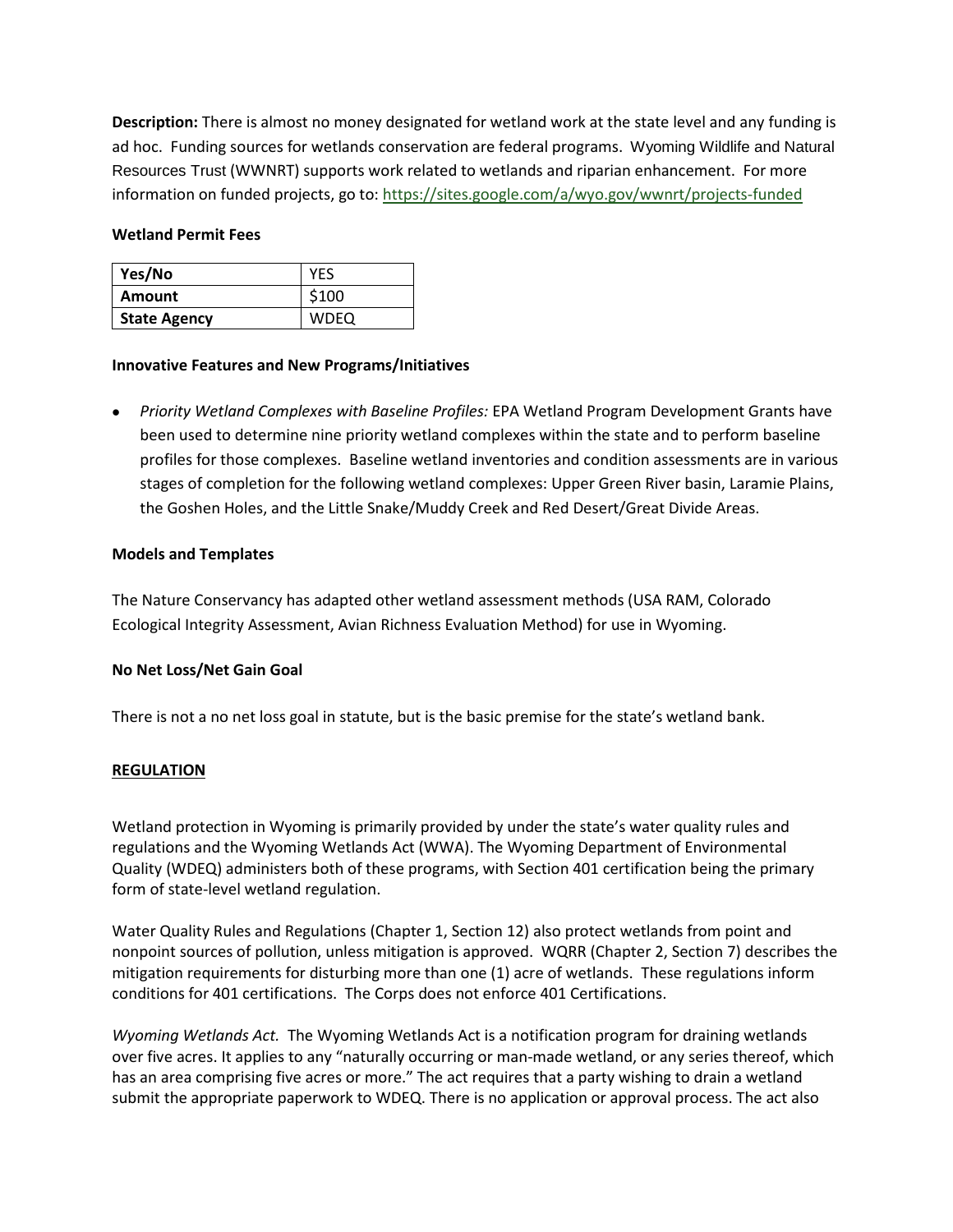established a mitigation banking program. If a party fails to comply with the notification requirement, he or she may not take advantage of the banking program (WS 35-11-301 to WS 35-11-313. State notification program for draining wetlands over 5 acres).

In WY Statute # 89-849 to 89-862, Wyoming identifies areas of critical concern; local governments must adopt regulations consistent with state guidelines for these areas or the state may adopt a land use plan for the area.

Wyoming Game and Fish Department (WGFD) and the Wyoming Division of State Parks and Historic Sites have developed a Statewide Comprehensive Outdoor Recreation Plan that includes a chapter on state wetlands acquisition priorities.

## **Wetland Delineation**

| <b>Delineation Guidance</b>        | <b>YES</b> | <b>NO</b> | <b>Detail</b>                            |
|------------------------------------|------------|-----------|------------------------------------------|
| State has own delineation guidance |            | х         |                                          |
| Use Corps' 1987 Manual and         | X          |           | The Corps conducts delineations for the  |
| <b>Regional Supplements</b>        |            |           | state; occasionally the DOT does a       |
|                                    |            |           | delineation and uses this manual when it |
|                                    |            |           | does.                                    |
| 0ther                              |            |           |                                          |

## **Evaluation Methodology**

Wyoming Department of Transportation (WYDOT) delineates wetlands for road projects and performs functional assessments as well, using the *Montana DOT Assessment Method*. Condition assessment monitoring performed by The Nature Conservancy (TNC) has utilized and adapted the *USA RAM* and the *Colorado Ecological Integrity Assessment.*

## **Exempted Activities**

Exemptions are comparable to federal. There is an exemption for disturbances of isolated wetlands resulting from mining operations conducted pursuant to mining permits issued by WDEQ. However, these exemptions are not more restrictive than the Surface Mining Control and Reclamation Act of 1977 (SMCRA).

Wyoming Water Quality Rules and Regulations (Chapter 1, Section 12) exempts protection of wetlands for those created by point or non-point sources.

# **Special Provisions for Agriculture and Forestry**

Same as federal.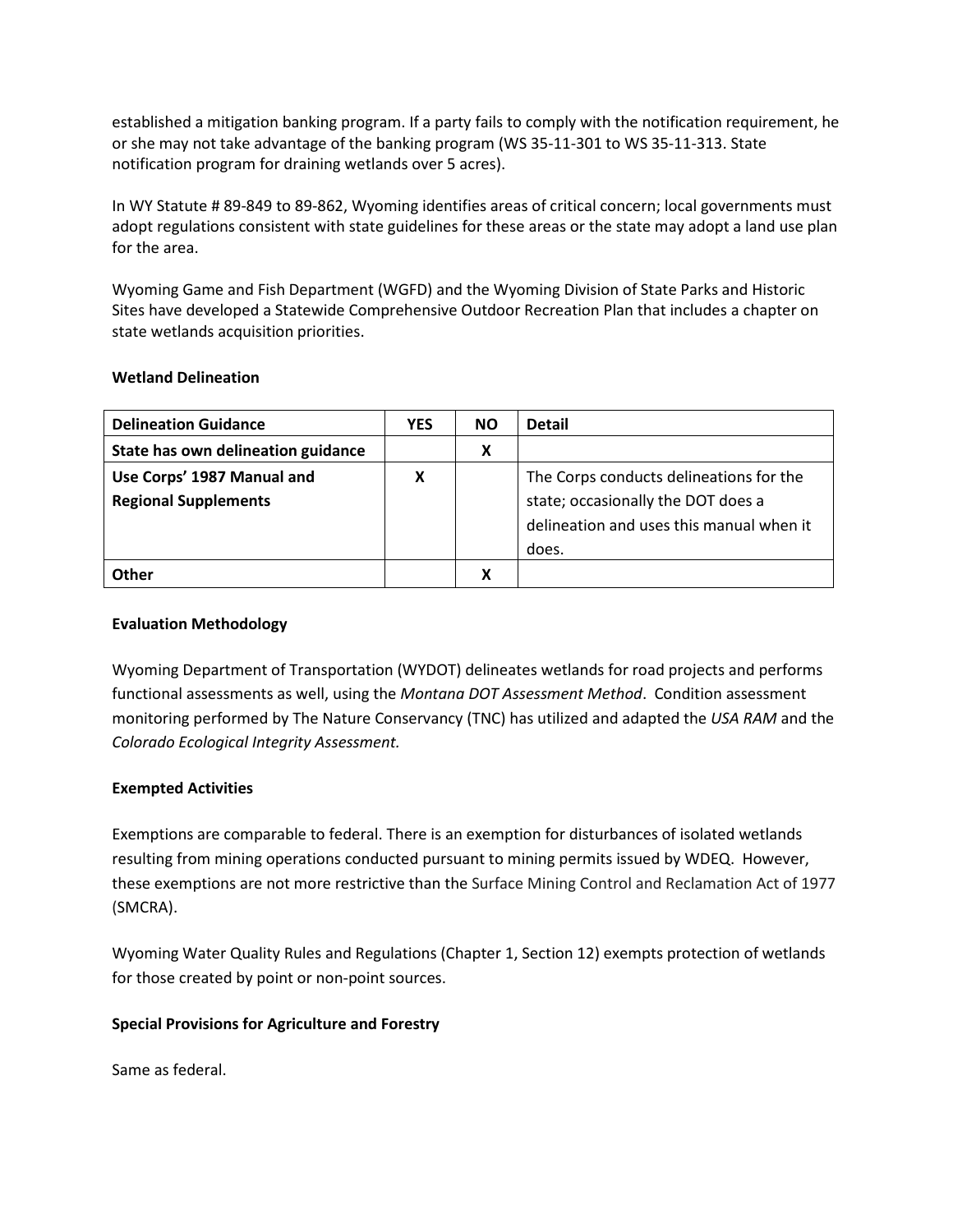### **Penalties and Enforcement**

Violations of water quality regulations can be assessed up to \$10,000/day. The penalty has not been enforced for wetlands to date. Enforcement is conducted by the DEQ Water Quality Division Enforcement Section.

### **Permit Tracking**

The state doesn't issue permits. All enforcement to date is by the U.S. Environmental Protection Agency and U.S. Army Corps of Engineers (404 program).

## **State General Permit for 404 (statewide vs. regional coverage)**

| <b>Permit Coverage</b>          | <b>YES</b> | <b>NO</b> | <b>Detail (Type of Permit)</b>                                                                                                                                                                                                   |
|---------------------------------|------------|-----------|----------------------------------------------------------------------------------------------------------------------------------------------------------------------------------------------------------------------------------|
| <b>Regional General Permit</b>  |            | х         |                                                                                                                                                                                                                                  |
| <b>Statewide General Permit</b> | X          |           | A state general permit has been established to<br>cover isolated wetlands, and a mitigation<br>requirement is included in this general permit<br>(WQRR Chapter 2, Section 7 -<br>(http://spswy.state.wy.us/Rules/RULES/5680.pdf) |

### **Assumption of Section 404 Powers**

| <b>Status</b>              | <b>YES</b> | <b>NO</b> | <b>Detail</b>                                  |
|----------------------------|------------|-----------|------------------------------------------------|
| <b>Received Assumption</b> |            | Χ         |                                                |
| Applied for Assumption     |            | х         |                                                |
| <b>Explored Assumption</b> | Λ          |           | Rejected in 1981 and 1991 by state legislature |

### **Joint Permitting**

Joint 401/401 application and public notice procedures are implemented in the state. Public notice only applies to individual permits. The State of Wyoming has a separate public notice for impacts on Class 1 waters.

### **Special Area Management Plans and Advanced Identification Plans**

Regional Step-down plans have been completed for seven of the nine priority wetland complexes identified in the Wyoming Wetlands Conservation Strategy and one additional complex. The regional plans describe wetland resources and identify threats and conservation needs on a more focused, regional scale; The plans will be posted on the WY Game and Fish and Intermountain Quest Joint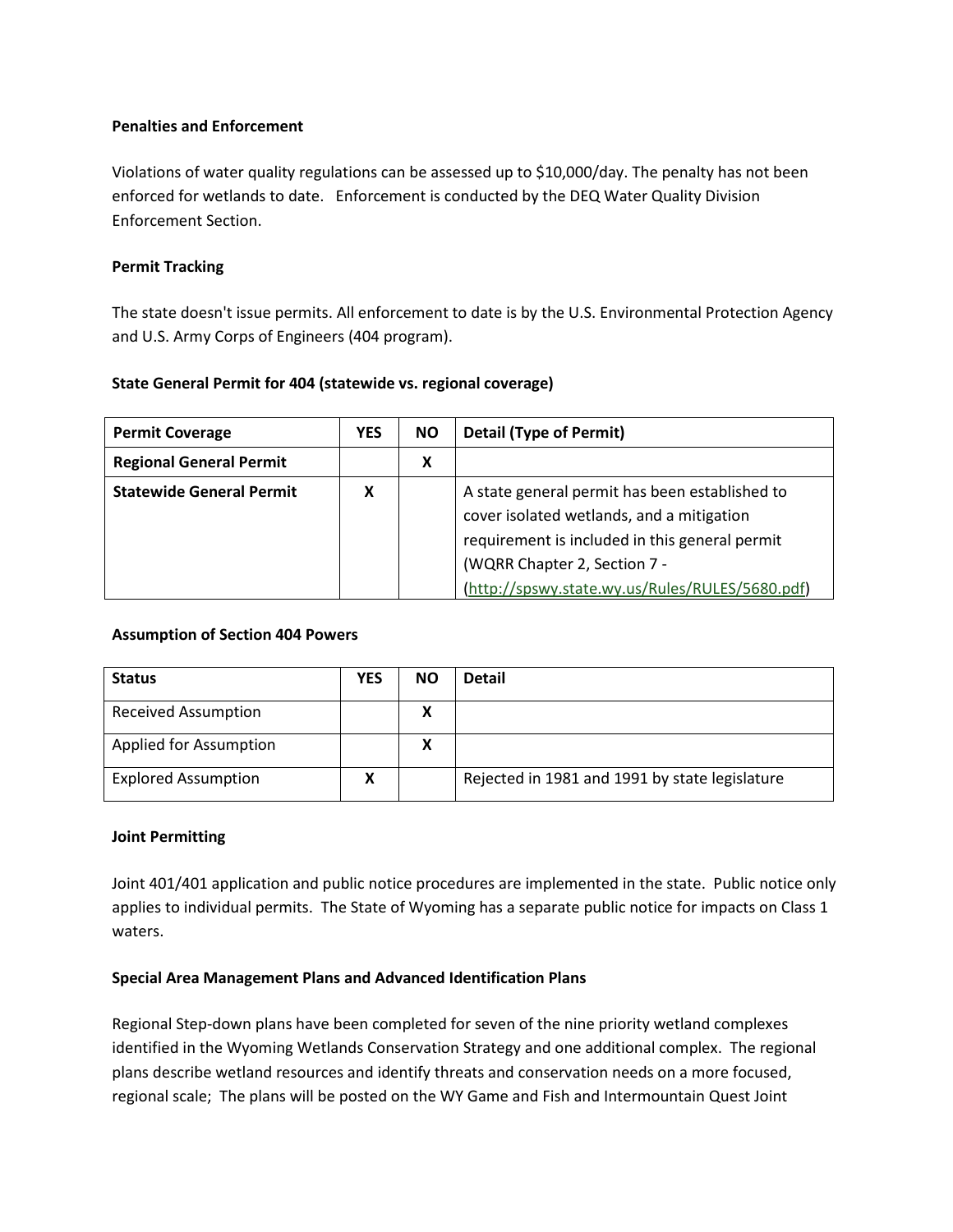Venture websites in the new future. Final plans have been completed for the following wetland complexes: Goshen, Laramie Basin, Little Snake, Red Desert, Upper Green Basin, Bear River, Snake River, and Salt River. Plans are under construction for the Wind River Basin and Little Missouri/Belle Fourche complex.

### **Buffer Protection**

The state does not have any regulations associated with the protection or mitigation of buffer zones.

#### **Mitigation Policy**

All 404 Program enforcement to date is by the U.S. Environmental Protection Agency and U.S. Army Corps of Engineers. Wyoming Water Quality Rules and Regulations (Chapter 2, Section 7) requires mitigation for losses greater than one acre of isolated wetlands. General standards for the program are included in the water quality rules and regulations and in guidelines published by WDEQ. WDEQ considers functions and values of impacted wetlands when determining adequate mitigation and allows for the option of wetland banking.

The Wyoming Wetlands Act also established Wyoming's mitigation banking program. As described in WDEQ's banking guidelines, Wyoming uses the "open banking concept," i.e., anyone who voluntarily undertakes a wetland creation, restoration, or enhancement project can receive state credit. Credits are tied to the property. Currently there are only federal mitigation banks in the state.

#### **Mitigation Database**

The state does not have a wetland mitigation database. The Corps uses the federal RIBITS database.

#### <span id="page-5-0"></span>**WATER QUALITY STANDARDS**

**Wetland Water Quality Standards** (This information may not be complete; please contact the state for the most current status on wetland water quality standards)

| <b>Type</b>                                                                                  | None* | <b>Use Existing</b><br><b>WQ Standards</b> | <b>In Process</b> | Adopted | <b>Future</b><br><b>Direction</b> |
|----------------------------------------------------------------------------------------------|-------|--------------------------------------------|-------------------|---------|-----------------------------------|
| Wetland-<br>specific                                                                         | X     |                                            |                   |         |                                   |
| <b>Designated</b>                                                                            |       |                                            |                   |         |                                   |
| <b>Uses</b>                                                                                  |       |                                            |                   |         |                                   |
| <b>Narrative</b><br>criteria in the<br>standards to<br>protect<br>designated<br>wetland uses |       | X                                          |                   |         |                                   |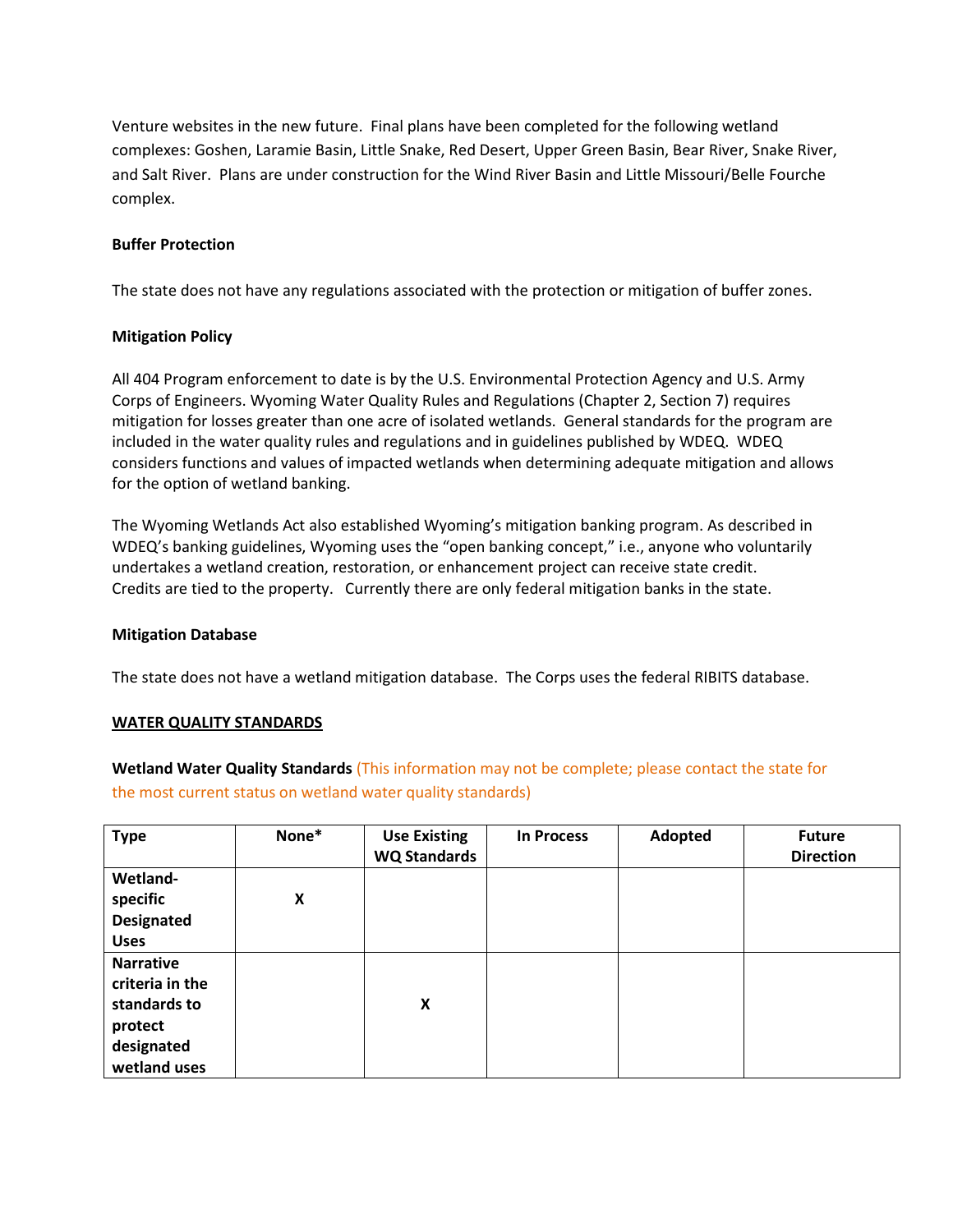| <b>Numeric</b><br>criteria in the<br>standards<br>based on<br>wetland type<br>and location to<br>protect the<br>designated uses | X |   |  |  |
|---------------------------------------------------------------------------------------------------------------------------------|---|---|--|--|
| Anti-<br>degradation<br>policy includes<br>wetlands                                                                             |   | X |  |  |

## *Description:*

- Although the state relies on existing water quality standards, these standards were written anticipating the application of the standards to wetlands.
- The only water quality regulations that officially relate to wetlands in Wyoming include: 1) WS 35- 11-301 to WS 35-11-313. State notification program for draining wetlands over 5 acres and 2) WY Stat. ## 89-849 to 89-862, in which the State identifies areas of critical concern; local governments must adopt regulations consistent with state guidelines for these areas or the state may adopt a land use plan for the area.
- Wyoming's narrative standard, combined with the isolated water rule in the Wyoming Water Quality Rules and Regulations, give WDEQ the authority to regulate activities on wetlands that fall outside the jurisdiction of the Corps. The isolated water rule requires parties who intend to fill a naturally occurring isolated wetland over one acre in size to apply for a permit. A state general permit has been established to cover isolated wetlands, and a mitigation requirement is included in this general permit.

# <span id="page-6-0"></span>**Monitoring and Assessment**

## **Agency Responsible for Wetland Monitoring and Assessment**

The state does not have a formal wetland monitoring and assessment program. Although the state would like to develop one, there are not currently the resources available to make this possible. The Wyoming Department of Environmental Quality does grant-funded, project-based wetland monitoring and other water resource monitoring and assessment. WDEQ has a stream monitoring program in place and also manages the state's 319 program.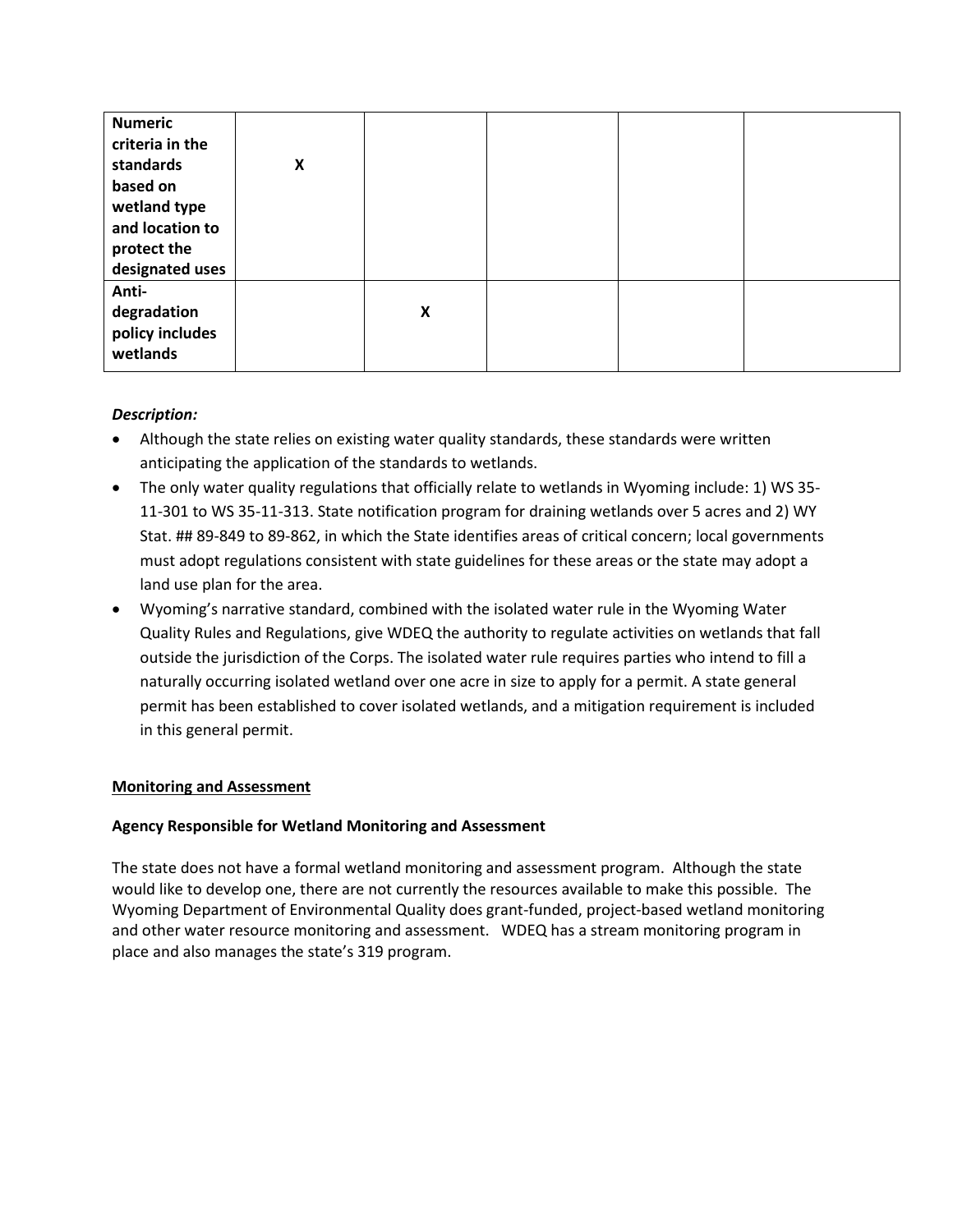### **Wyoming's wetland monitoring and assessment program has the following characteristics:**

| Level   | None | Level 1       | Level 2       | Level 3       |
|---------|------|---------------|---------------|---------------|
| Wvomina |      | One-time Only | One-time Only | One-time Only |

**Detail:** There have been one-time projects conducted by The Nature Conservancy and sponsored by WGFD that have worked on Level 1, Level 2 and some Level 3 monitoring. Currently, working on project(s) to go back and conduct Level 2 monitoring with a representative sample.

| Type    | None | IBI | Conditional          | Functional           |
|---------|------|-----|----------------------|----------------------|
| Wyoming |      |     |                      |                      |
|         |      |     | (Buffer analysis and | (Wildlife functional |
|         |      |     | vulnerability        | integrity            |
|         |      |     | assessment for       | assessment)          |
|         |      |     | impairment)          |                      |

**Detail:** There have been one-time projects conducted by The Nature Conservancy and sponsored by WGFD that have used *USRAM* and *Colorado Ecological Integrity* assessment tools.

| Frequency | None | <b>Project Specific</b> | Ongoing |
|-----------|------|-------------------------|---------|
| Wyoming   |      |                         |         |

**Detail:** The state has completed projects to provide a one-time snapshot of three of nine priority wetland complexes.

### **National Wetland Condition Assessment (NWCA) Participation**

| <b>NWCA Study Type</b>             | <b>Yes</b> | No |
|------------------------------------|------------|----|
| <b>National Study</b>              |            |    |
| <b>State Intensification Study</b> |            |    |

*Detail:* The EPA contracted the Colorado Natural Heritage Program to conduct sampling in the state for the NWCA. The Wyoming Natural Diversity Database (WYNDD) plans to participate in the 2015 NWCA.

### **Mapping /Inventory**

The National Wetland Inventory (NWI) is complete for the state. Additionally, the University of Wyoming has done some GIS mapping of wetlands.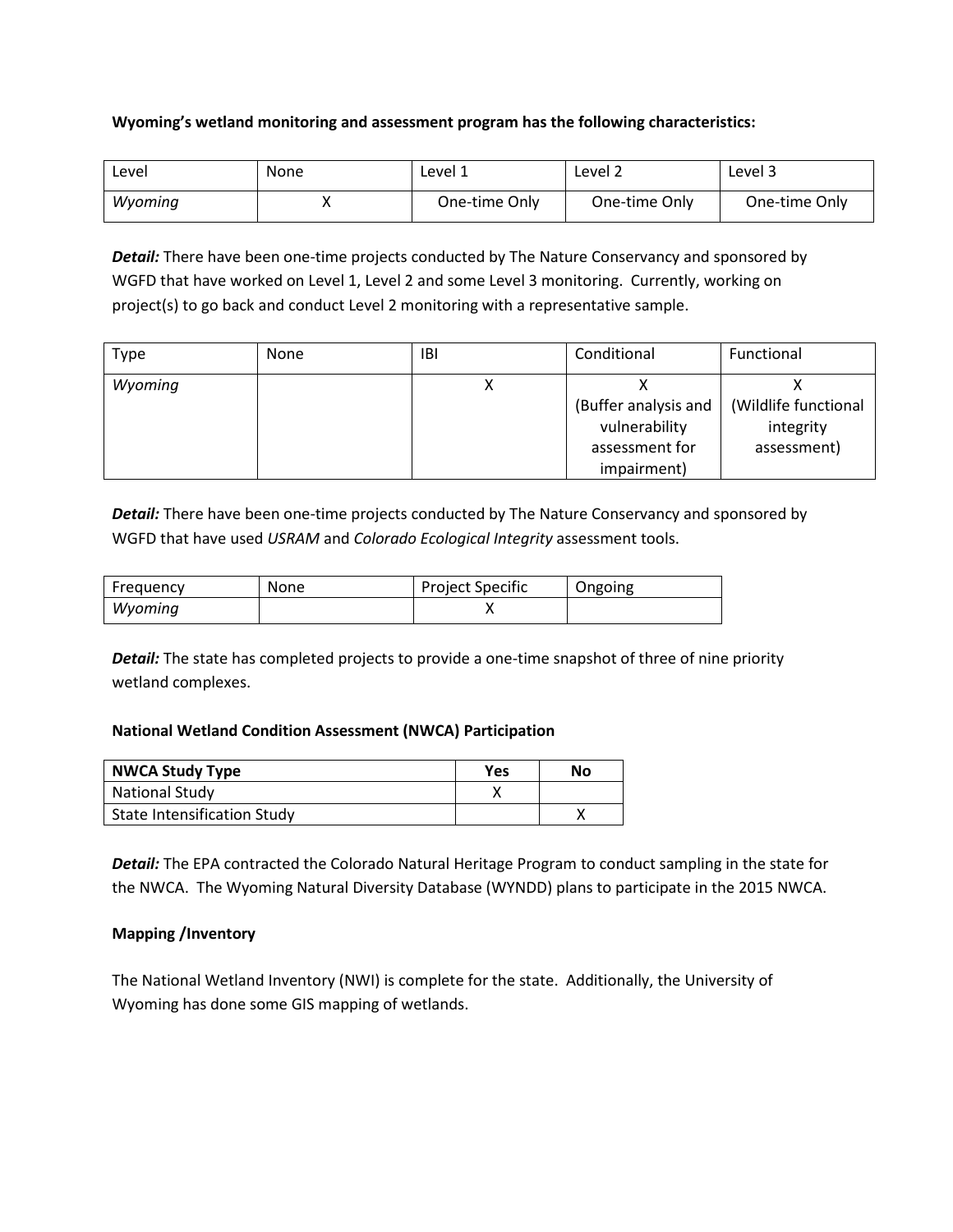### **Public Access Portal for Wetland Maps**

The Wyoming Geographic Information Science Center (WYGISC) through the University of Wyoming is a clearinghouse for geospatial data in Wyoming, including NWI coverage, wetland complex coverages produced by The Nature Conservancy, and other wetland information. To access the site, go to: <http://www.uwyo.edu/wygisc/>

Also available is the Wyoming Interagency Spatial Database and Online Management Tool (WISDOM), which can be accessed by going to[: http://wisdom.wygisc.org](http://wisdom.wygisc.org/)

## **Wetland Classification and Assessment**

- Baseline wetland inventories and condition assessments are in various stages of completion for the following wetland complexes: Upper Green River basin, Laramie Plains, the Goshen Holes, and the Little Snake/Muddy Creek and Red Desert/Great Divide areas.
- The Cowardin classification system was used for stratification in analysis of the Upper Green River basin wetlands. The HGM classification system was used to stratify the Laramie Plains wetlands and Goshen Holes Wetlands.
- The USA RAM was used for condition assessment in the Upper Green River basin. The Colorado Ecological Integrity Assessment was used for condition assessment on the Laramie Plains and Goshen Holes wetlands.

### **Overall Wetland Gain and Loss Tracking System**

The state does not have a tracking system in place, but does conduct small, basic assessments of riparian habitat during stream monitoring. The following reference is used for the basic statewide statistic: *Dahl, T.E. (1990). Wetland losses in the United States 1780s to 1980s. US Department of the Interior, Fish and Wildlife Service, Washington, DC.*

### <span id="page-8-0"></span>**Voluntary Wetland Restoration**

| <b>Type of Work</b>            | <b>Yes</b> | <b>No</b> | <b>Description</b>                              |
|--------------------------------|------------|-----------|-------------------------------------------------|
| Fund Wetland Restoration (may  | ~x         |           | Through WGFD, 319 funding for projects that     |
| include easement arrangements) |            |           | include wetland restoration; WWNRT is an        |
|                                |            |           | independent fund that the state legislature set |
|                                |            |           | up that operates off corpus interest and        |
|                                |            |           | contributions                                   |
| Private land restoration       | χ          |           |                                                 |
| Public land restoration        |            | X         | NGO and Private Only                            |
| Technical assistance           | X          |           | WWNRT; on an ad hoc basis from WGFD             |
| Tax incentives                 |            | x         |                                                 |
| Other                          |            |           |                                                 |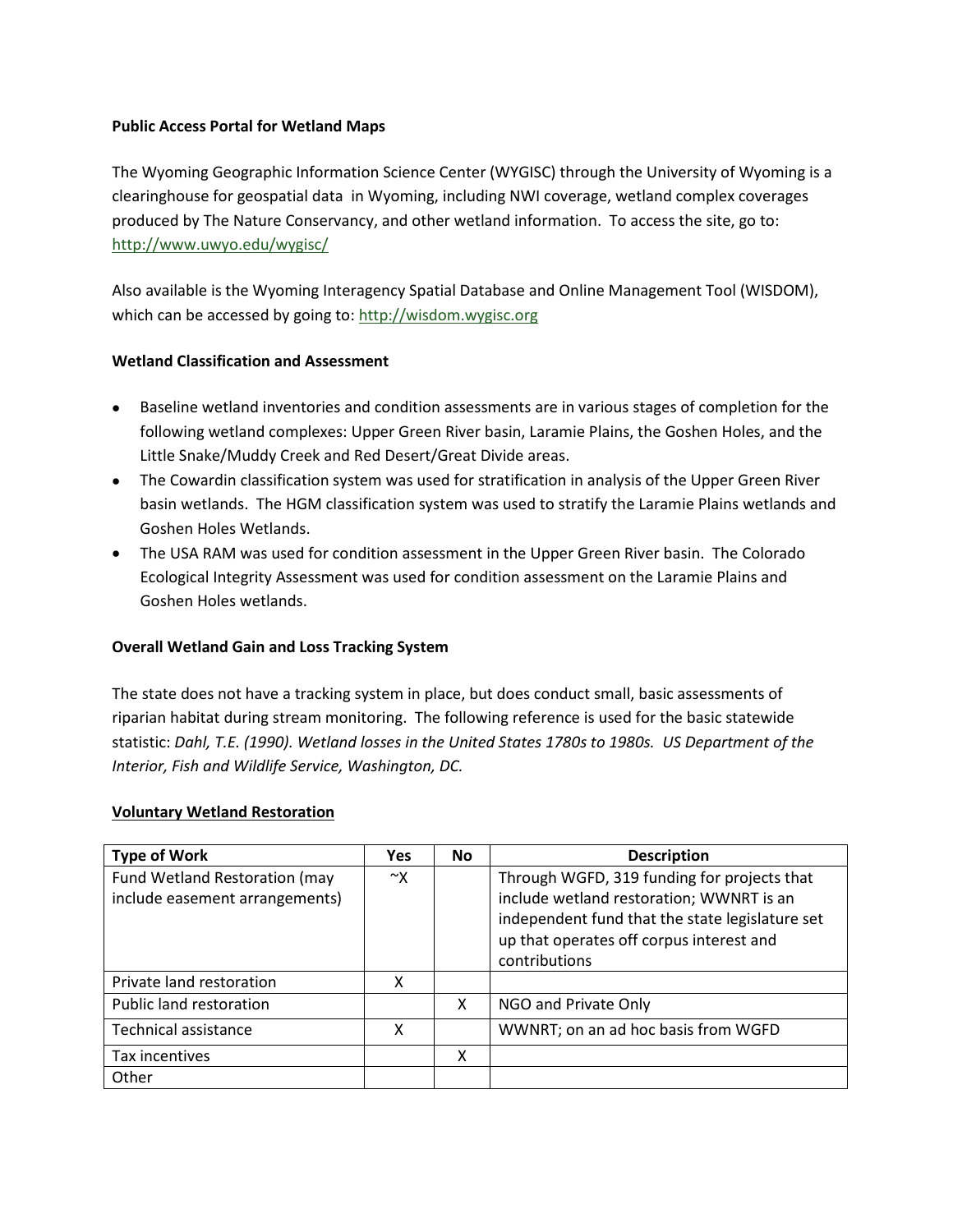## **Program Description**

The WGFD funds wetland construction projects through its Habitat Grant Program. Project proposals are assessed on a case-by-case basis. The department can also fund construction projects by applying for moneys from the Wyoming Wildlife and Natural Resource Trust Account, which reserves a portion of the state's mineral royalties for wildlife habitat improvement. This is a general funding program to which state agencies, conservation organizations, and private landowners may apply, and it could be used for wetland projects. The primary purpose of both these programs is to maintain wildlife habitat.

| <b>Effort (Wildlife and Natural</b> | Nothing in the | <b>Planning</b> | <b>In Progress</b> | Complete |
|-------------------------------------|----------------|-----------------|--------------------|----------|
| Resource Trust)                     | <b>Works</b>   |                 |                    |          |
| Program has a set of restoration    | х              |                 |                    |          |
| goals                               |                |                 |                    |          |
| Coordinate with relevant            | x              |                 |                    |          |
| agencies that outline               |                |                 |                    |          |
| restoration/protection goals        |                |                 |                    |          |
| and strategies and timeframes       |                |                 |                    |          |
| Develop multi-agency body to        |                |                 |                    | X        |
| coordinate restoration/             |                |                 |                    |          |
| protection efforts                  |                |                 |                    |          |
| Set restoration goals based on      | χ              |                 |                    |          |
| agency objectives and available     |                |                 |                    |          |
| information                         |                |                 |                    |          |

**Detail:** The Wyoming Wildlife and Natural Resource Trust (WWNRT) has a very broad mission, but no specific goals. Projects are ranked on their own merit through a competitive process and include a wide variety of projects approved for their contributions to public benefit. Application process identifies types of projects that are qualified. The board of WWNRT is not made up of representatives of state agencies, but rather appointed representatives by geography.

**Goals for Restoration Projects** For more information about The Wildlife and Natural Resource Trust (WNRT), please contact Bob Budd, Director of WNRT.

| Goal                      | <b>Yes</b> | <b>No</b> | <b>Description</b> |
|---------------------------|------------|-----------|--------------------|
| <b>NPS</b>                |            |           |                    |
| <b>TMDLs</b>              |            |           |                    |
| Habitat                   |            |           |                    |
| <b>Coastal Protection</b> |            |           |                    |
| Floodwater Storage        |            |           |                    |
| Groundwater               |            |           |                    |

**Detail:** Much of the voluntary wetland restoration work being done in Wyoming involves groups that are not state agencies, such as Wyoming Partners for Fish and Wildlife – U.S. Fish and Wildlife Service, Natural Resources Conservation Service, Ducks Unlimited, and other local interest groups interested in habitat improvement.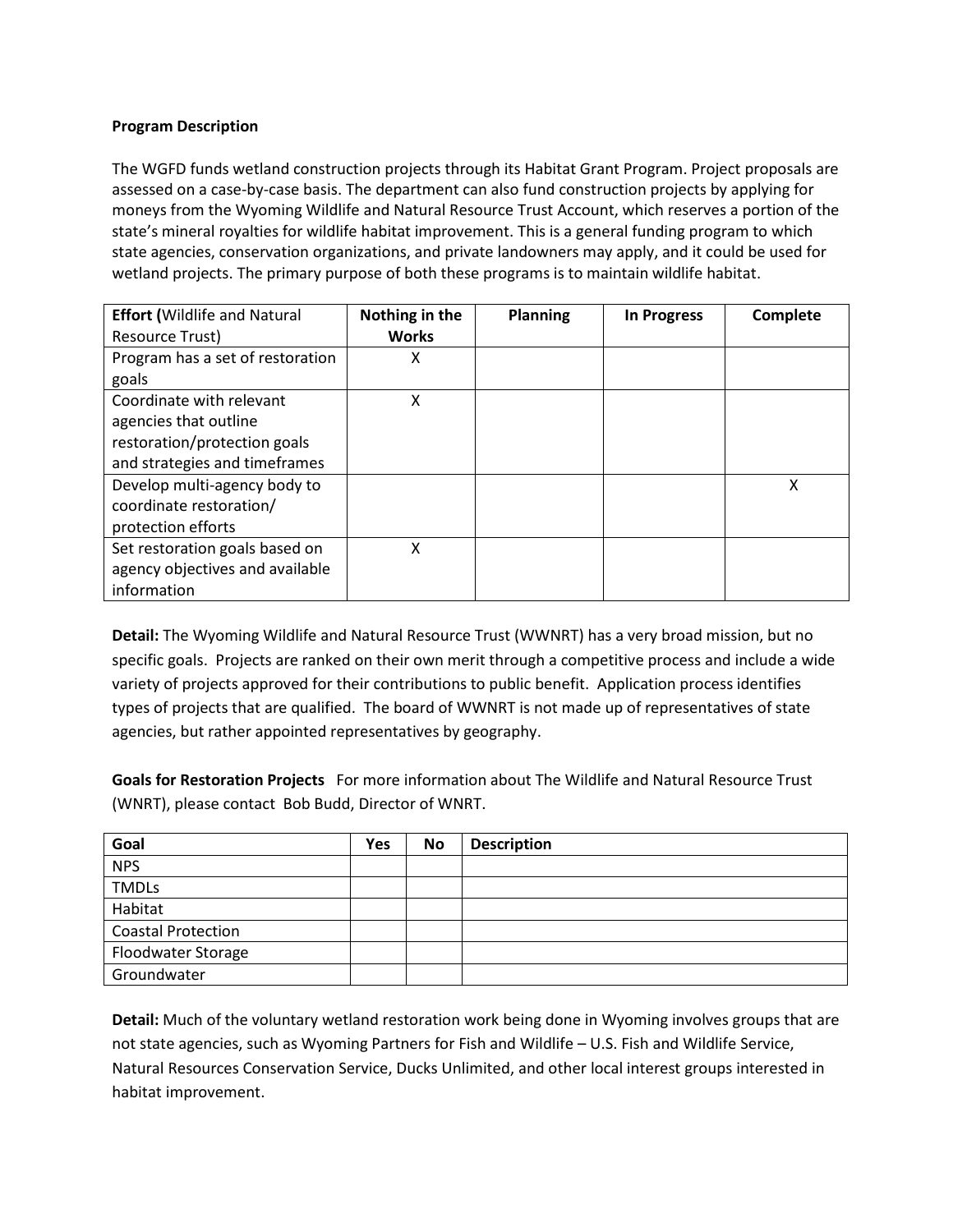## **Wyoming landowner guides/handbooks to assist with voluntary restoration efforts:**

None.

## <span id="page-10-0"></span>**Innovative Public Outreach/Education Activities**

The Wyoming Game and Fish Department has produced a book entitled, *Wetland and Riparian Areas of the Intermountain West: Ecology and Management*. The book offers a state-of-the-art survey of the ecology and management practices of wetland and riparian areas in the Intermountain West. For more information:

[https://books.google.com/books?id=EkfgIdeVzvEC&dq=Wyoming+Fish+and+Game+Department+wetlan](https://books.google.com/books?id=EkfgIdeVzvEC&dq=Wyoming+Fish+and+Game+Department+wetland+and+riparian+book&source=gbs_navlinks_s) [d+and+riparian+book&source=gbs\\_navlinks\\_s](https://books.google.com/books?id=EkfgIdeVzvEC&dq=Wyoming+Fish+and+Game+Department+wetland+and+riparian+book&source=gbs_navlinks_s)

The Wyoming Bird Habitat Conservation Partnership has prepared several outreach documents, mostly published on the State Partner link on the Intermountain West Joint Venture website: <http://iwjv.org/partner-state/wyoming-bird-habitat-conservation-partnership>

Wyoming Wetlands: Conversation Priorities and Strategies: [http://www/nature.org/ourinitiatives/regions/northamerica/unitedstates/wyoming/tnc](http://www/nature.org/ourinitiatives/regions/northamerica/unitedstates/wyoming/tnc-wetlandbrochure-v8.pdf)[wetlandbrochure-v8.pdf](http://www/nature.org/ourinitiatives/regions/northamerica/unitedstates/wyoming/tnc-wetlandbrochure-v8.pdf)

The Wyoming Game and Fish Department also funded and contributed to: *McKinstry, M., Hubert W. and S. Anderson (Eds). (2004),. Wetland and riparian areas of the intermountain west: Ecology and management. Austin: University of Texas Press.*

### <span id="page-10-1"></span>**Integration**

| Entity/Program Area                          | Yes/No     | Description of the Connection                                                                                                               | Contact for Follow-up         |
|----------------------------------------------|------------|---------------------------------------------------------------------------------------------------------------------------------------------|-------------------------------|
| NPDES/Stormwater                             | NO.        |                                                                                                                                             |                               |
| 301                                          | NO.        |                                                                                                                                             |                               |
| 303(d)                                       | NO.        |                                                                                                                                             |                               |
| <b>TMDL</b>                                  | <b>YES</b> | Example: Establishing wetland<br>complexes to pull pollutants out                                                                           |                               |
| Climate Change/<br><b>Climate Resiliency</b> | <b>YES</b> | Habitat and specifies vulnerability<br>study by WGFD, WYNDD and TNC                                                                         |                               |
| Land Use<br>Planning/watershed<br>planning   | <b>YES</b> | Wyoming State Water Basin Plans<br>address some expectations re:<br>wetland resources; most planning of<br>this type is at the local level. | http://waterplan.state.wy.us/ |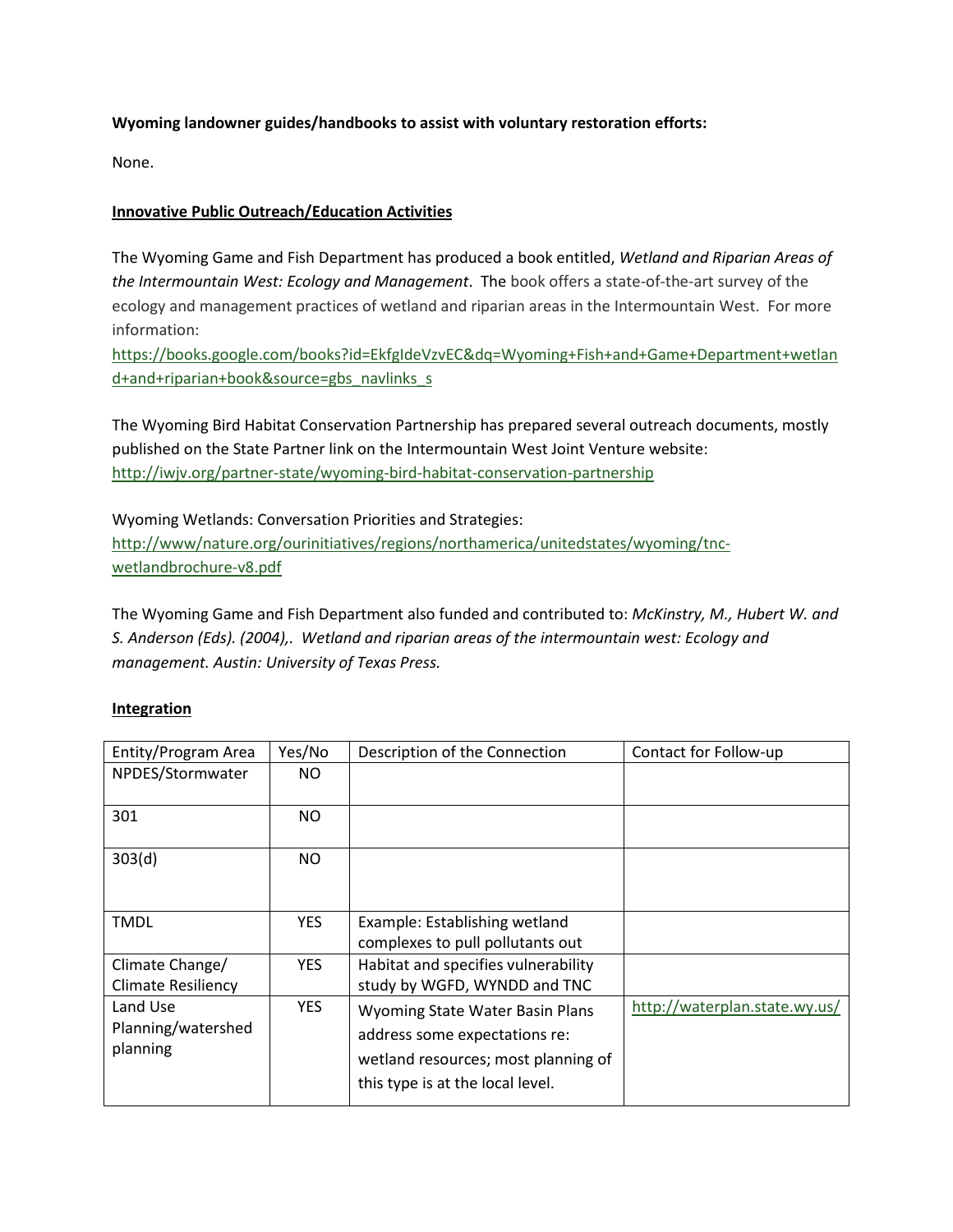| Flood/Hazard<br>Mitigation                                              | ΝO         |                                                                               |                                                      |
|-------------------------------------------------------------------------|------------|-------------------------------------------------------------------------------|------------------------------------------------------|
| <b>Coastal Work</b>                                                     | ΝO         |                                                                               |                                                      |
| <b>Wildlife Action Plan</b>                                             | <b>YES</b> | The State's Wildlife Action Plan is<br>based on a wetland strategy            | Written by Wyoming<br>Department of Game and<br>Fish |
| Statewide<br>Comprehensive<br><b>Outdoor Recreation</b><br>Plan (SCORP) | <b>YES</b> | Working with the Wyoming<br>Department of Game and Fish to<br>develop a SCORP |                                                      |
| Other (Specify)                                                         | NO.        |                                                                               |                                                      |

## **Climate Change and Wetlands Work in Wyoming**

Wyoming does not typically work on climate change issues at the state level. However, the Regional Step Down Plan in the Goshen Region includes subjective assessment of climate vulnerability.

The Nature Conservancy, in partnership with the WGFD and the WYNDD published a document studying the effects of climate change on terrestrial wildlife habitats (including wetlands) and priority areas, as well as its effect on sensitive species within Wyoming. The report can be downloaded from: [http://www.nature.org/ourinitiatives/regions/northamerica/unitedstates/wyoming/science/wyoming](http://www.nature.org/ourinitiatives/regions/northamerica/unitedstates/wyoming/science/wyoming-wildlife-vulnerability-assessment-summary.pdf)[wildlife-vulnerability-assessment-summary.pdf](http://www.nature.org/ourinitiatives/regions/northamerica/unitedstates/wyoming/science/wyoming-wildlife-vulnerability-assessment-summary.pdf)

### **Adaptation Planning (Not Part of Climate Change Work)**

Southeast Wyoming has areas with significant wetlands that are vulnerable to long-term drought. The state is looking at supplemental water sources to provide these wetlands with water. Wyoming Game and Fish Department is looking at some drought-related issues.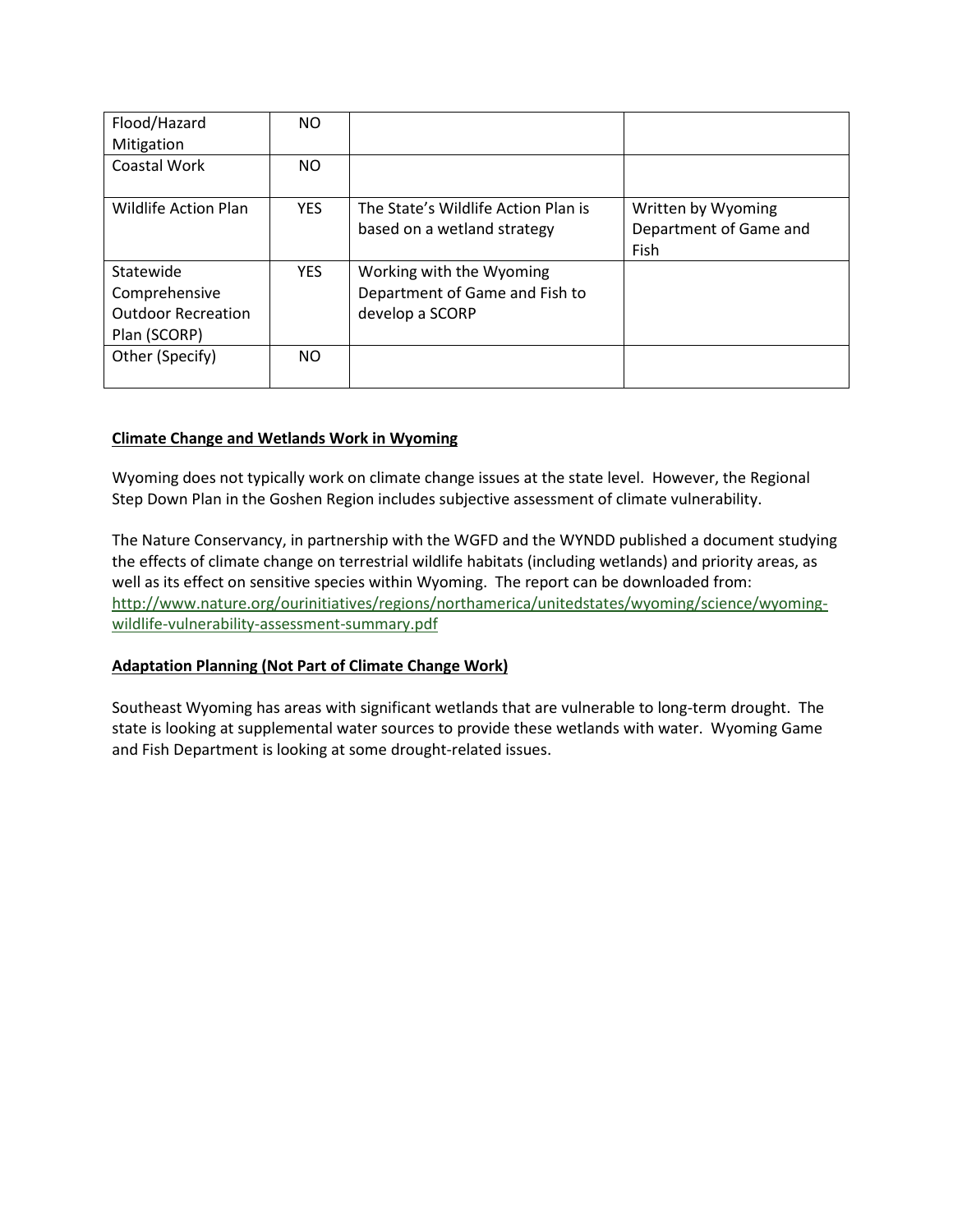#### **State Wetland Program Development Continuum**

| <b>Continuum Stage</b>      |           | <b>Core Element</b>                                                                              | <b>Core Element</b>                       | <b>Core Element</b>         | <b>Core Element</b>                                                  |
|-----------------------------|-----------|--------------------------------------------------------------------------------------------------|-------------------------------------------|-----------------------------|----------------------------------------------------------------------|
|                             |           | 1: Regulation                                                                                    | 2: Monitoring                             | 3: Wetland                  | 4:                                                                   |
|                             |           |                                                                                                  | & Assessment                              | <b>Water Quality</b>        | <b>Voluntary</b>                                                     |
|                             |           |                                                                                                  |                                           | <b>Standards</b>            | <b>Restoration</b>                                                   |
| <b>Mature Stage</b>         | High<br>Л | <b>401 Certification</b><br>Program<br>+ state permit<br>program for non-<br><b>CWA wetlands</b> |                                           |                             |                                                                      |
|                             |           | greater than 1<br>acre in size                                                                   |                                           |                             |                                                                      |
| <b>Implementation Stage</b> |           |                                                                                                  |                                           |                             |                                                                      |
| <b>Development Stage</b>    |           |                                                                                                  |                                           |                             |                                                                      |
|                             |           |                                                                                                  | X                                         | X                           | X                                                                    |
| <b>Early Stage</b>          | Low       |                                                                                                  | (small scale, basin-<br>by-basin efforts) | (One narrative<br>standard) | (State does not<br>have a program;<br>relies on WWRNT<br>and Others) |

### **Special Considerations:**

Excessive selenium and mercury concentrations occur in some areas. Water development, changes in irrigation efficiency, regulated stream flows that alter floodplain access, degraded riparian areas, and coal mining impact wetlands. There is pressure to develop in Teton County.

### **Contact Person(s)**

# **Chad Rieger (General Contact)**

Natural Resources Analyst Wyoming Department of Environmental Quality 2100 West 5th Street Sheridan, WY 82801 (307) 675-5637 [chad.rieger@wyo.gov](mailto:chad.rieger@wyo.gov)

### **Eric Hargett (401 Permitting)**

Wyoming Department of Environmental Quality Hershler Building 4-W, 122 W. 25<sup>th</sup> Street Cheyenne, WA 82992 (307) 777-6701 [eric.hargett@wyo.gov](mailto:eric.hargett@wyo.gov)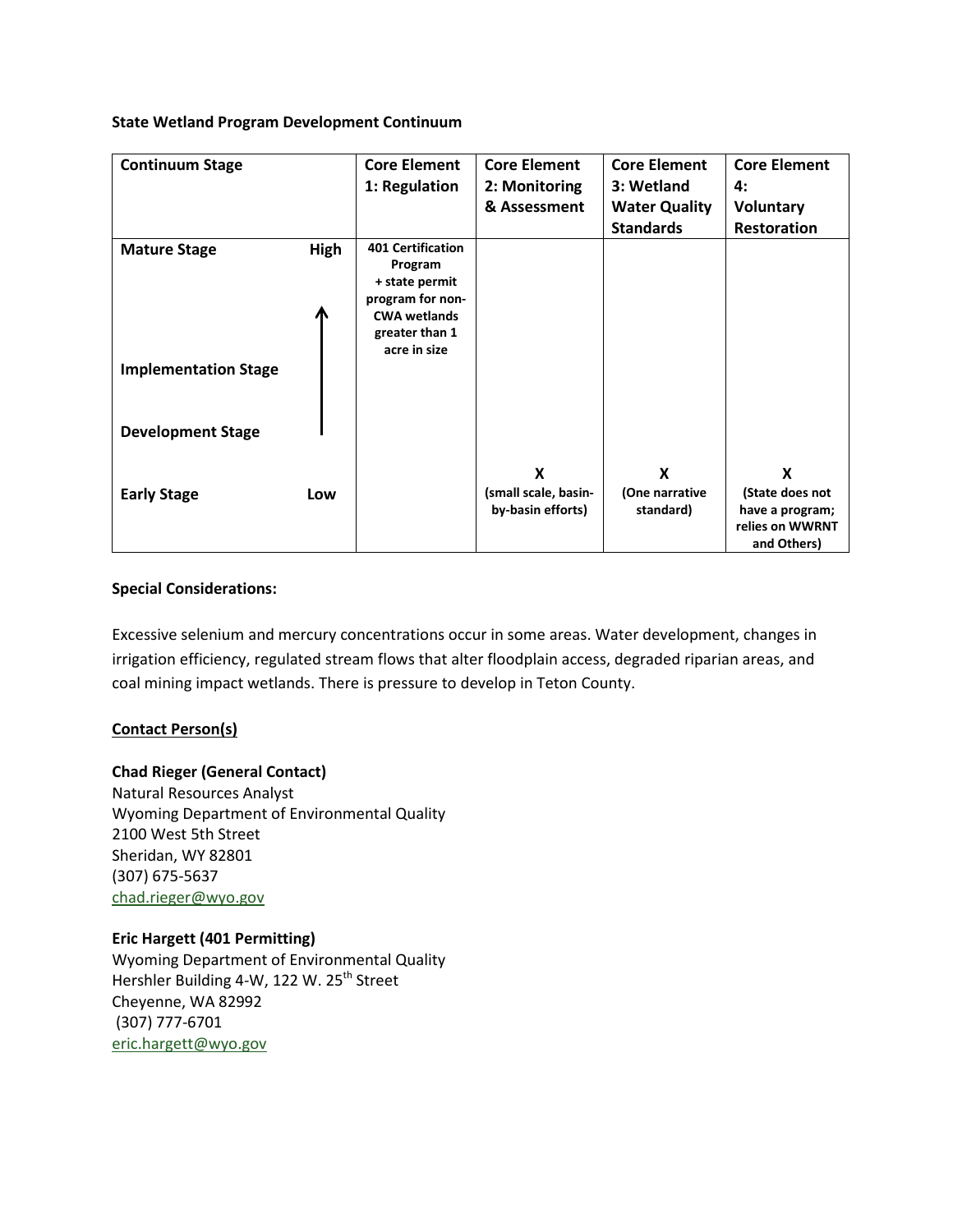#### **Jeremy Zumberge**

Watershed Monitoring Program Supervisor Wyoming Department of Environmental Quality 2100 W. Fifth Street Sheridan, WY 82801 (307) 675-5638 [jeremy.zumberge@wyo.gov](mailto:jeremy.zumberge@wyo.gov)

**Steve Tessmann** Wyoming Game and Fish Department 5400 Bishop Boulevard Cheyenne, WY 82006 (307) 777-4584

[steve.tessman@wyo.gov](mailto:steve.tessman@wyo.gov)

### **Holly Copeland**

The Nature Conservancy 258 Main Street Lander, WY 82520 (307) 335-2129 [hcopeland@tnc.org](mailto:hcopeland@tnc.org)

### **Additional Useful Websites**

### **State Government Programs**

- 1. Game & Fish Department
	- a) Wyoming Wetlands Conservation Strategy [http://wgfd.wyo.gov/web2011/Departments/Wildlife/pdfs/HABITAT\\_WYWETLANDSCO](http://wgfd.wyo.gov/web2011/Departments/Wildlife/pdfs/HABITAT_WYWETLANDSCONSERVATION0000332.pdf) [NSERVATION0000332.pdf](http://wgfd.wyo.gov/web2011/Departments/Wildlife/pdfs/HABITAT_WYWETLANDSCONSERVATION0000332.pdf)
	- a) Riparian Information <http://wgfd.wyo.gov/web2011/wildlife-1000395.aspx>
- 2. Department of Transportation
	- a) Wetlands Protection [http://www.dot.state.wy.us/home/engineering\\_technical\\_programs/environmental\\_se](http://www.dot.state.wy.us/home/engineering_technical_programs/environmental_services/wetlands.html) [rvices/wetlands.html](http://www.dot.state.wy.us/home/engineering_technical_programs/environmental_services/wetlands.html)
- 3. Department of Environmental Quality: Water Quality Division <http://deq.state.wy.us/wqd/>
	- a) Groundwater Pollution Control <http://deq.state.wy.us/wqd/groundwater/index.asp>
	- b) Watershed Protection Program <http://deq.state.wy.us/wqd/watershed/index.asp>
		- i. Water Quality Surface Standards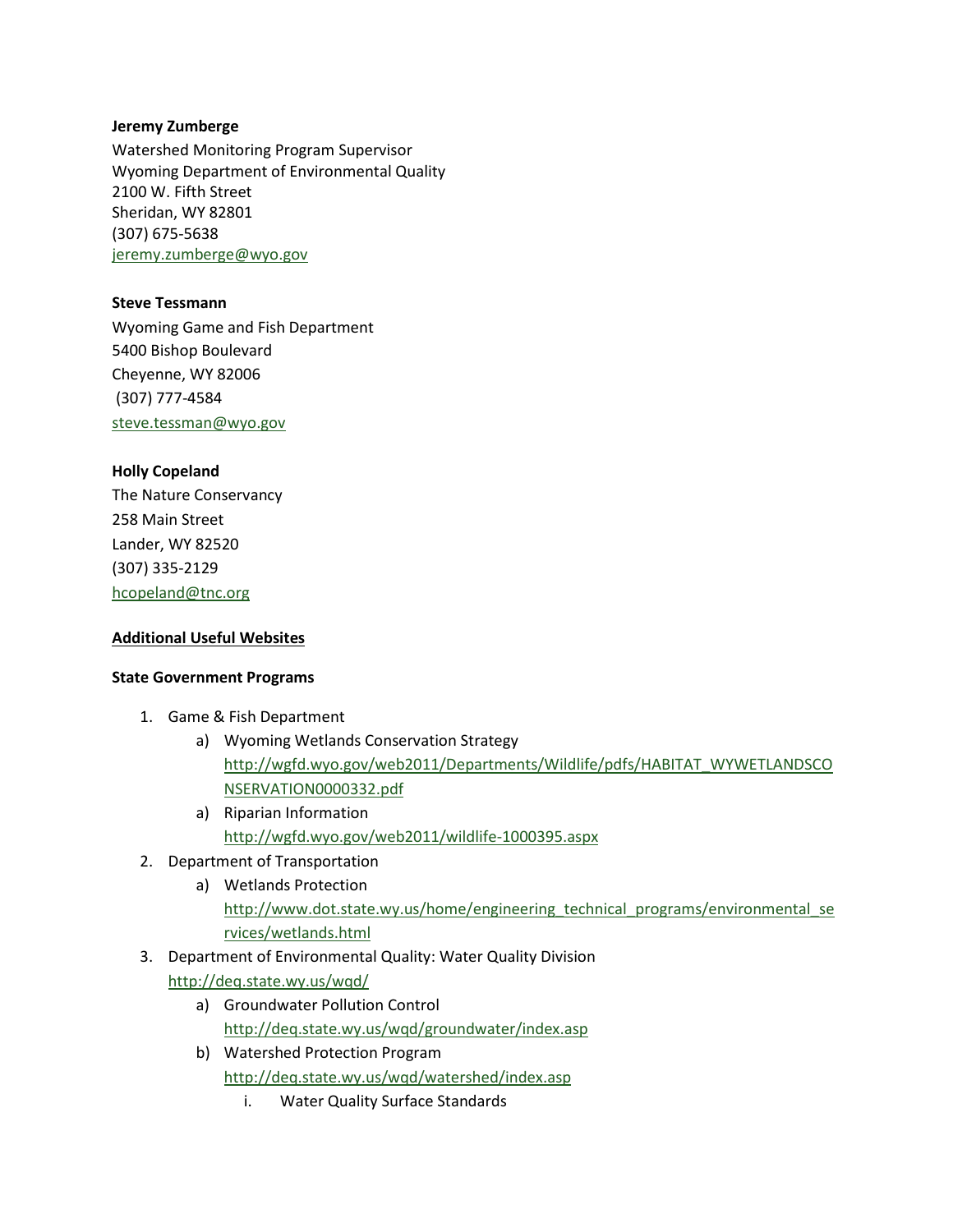<http://deq.state.wy.us/wqd/watershed/surfacestandards/index.asp>

- ii. Nonpoint Source Program <http://deq.state.wy.us/wqd/watershed/nps/NPS.htm>
- iii. Water Quality Assessment & TMDL Information [http://deq.state.wy.us/wqd/watershed/WyomingMethods\\_13\\_0352.pdf](http://deq.state.wy.us/wqd/watershed/WyomingMethods_13_0352.pdf)
- iv. Water Quality Certification: Clean Water Act Section 401 [http://deq.state.wy.us/wqd/watershed/Downloads/401/401%20brochure%20fi](http://deq.state.wy.us/wqd/watershed/Downloads/401/401%20brochure%20final%202013.pdf) [nal%202013.pdf](http://deq.state.wy.us/wqd/watershed/Downloads/401/401%20brochure%20final%202013.pdf)
- v. Statewide Wetland Mitigation Bank [http://deq.state.wy.us/wqd/watershed/Downloads/Wetlands/wet\\_guidelines.p](http://deq.state.wy.us/wqd/watershed/Downloads/Wetlands/wet_guidelines.pdf) [df](http://deq.state.wy.us/wqd/watershed/Downloads/Wetlands/wet_guidelines.pdf)
- vi. Monitoring Program [http://deq.state.wy.us/wqd/watershed/Downloads/Monitoring/WY\\_strategy20](http://deq.state.wy.us/wqd/watershed/Downloads/Monitoring/WY_strategy2010_final.pdf) [10\\_final.pdf](http://deq.state.wy.us/wqd/watershed/Downloads/Monitoring/WY_strategy2010_final.pdf)
- 4. State Engineers Office

The Wyoming Constitution defines that all natural waters within the boundaries of the state are declared to be the property of the state. The Wyoming State Engineer's Office is charged with the regulation and administration of the water resources in Wyoming.

- a) Groundwater Division <https://sites.google.com/a/wyo.gov/seo/ground-water>
- b) Surface Water Division <https://sites.google.com/a/wyo.gov/seo/surface-water>
- c) Interstate Streams Division <https://sites.google.com/a/wyo.gov/seo/interstate-streams>
- 5. Wyoming Landscape Conservation Initiative
	- a) Aquatic Enhancement Projects <http://www.wlci.gov/habitat-projects/aquatic>
	- b) Riparian Enhancement Projects <http://www.wlci.gov/habitat-projects/riparian>
- 6. Wyoming Natural Diversity Database University of Wyoming <http://www.uwyo.edu/wyndd/>

# **Federal Government Programs**

- 1. USDA Natural Resources Conservation Service Wetlands Reserve Program Authorizations for the Wetlands Reserve Program (WRP) expired Sept. 30, 2012. No new applications for these programs can be accepted. We will continue to service prior-year contracts. <http://www.nrcs.usda.gov/wps/portal/nrcs/main/wy/programs/easements/wetlands/>
- 2. Wyoming Partners for Fish and Wildlife US Fish and Wildlife Service <http://www.fws.gov/mountain-prairie/pfw/wy/>